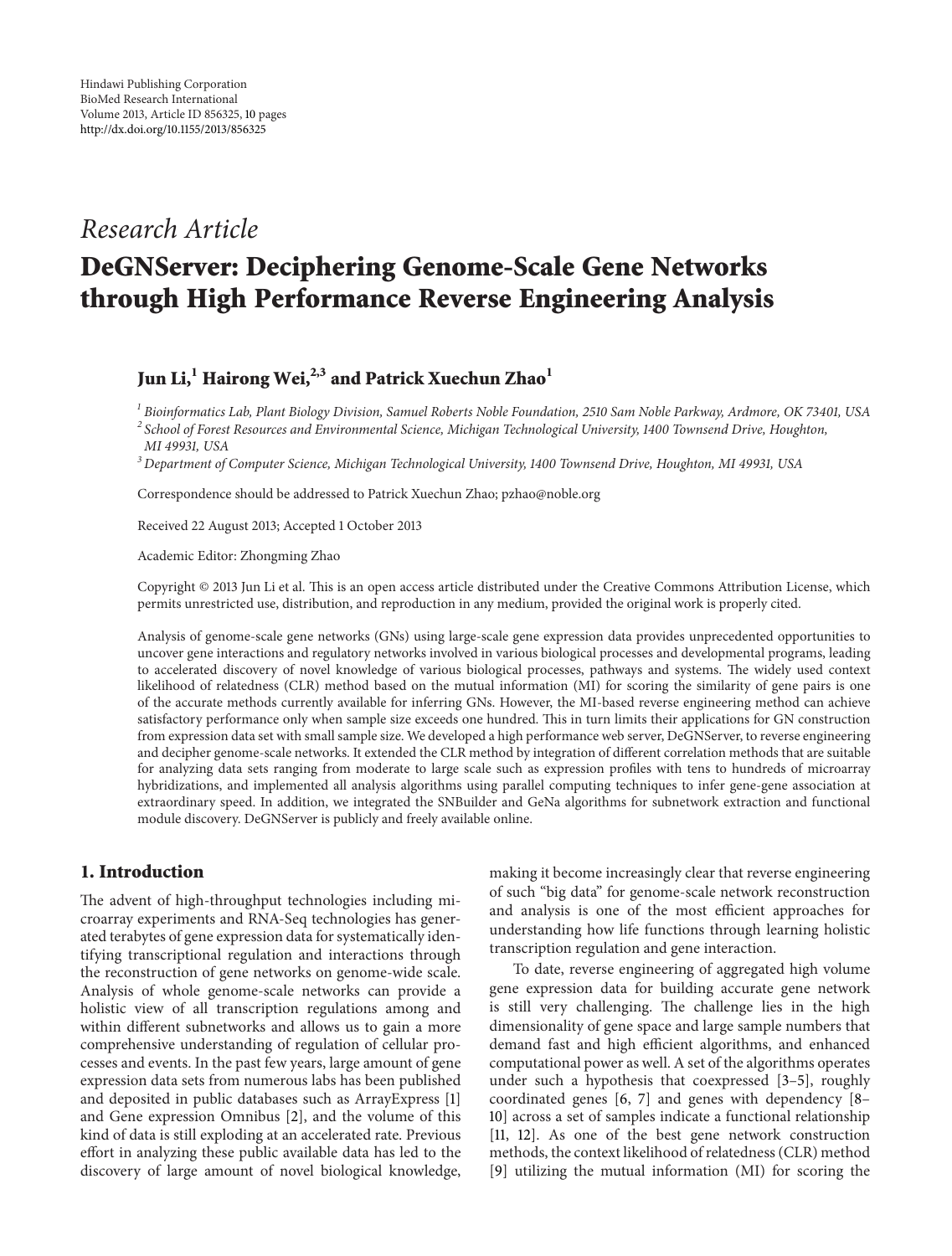similarity of gene pairs has been widely used to decipher gene networks for multiple species, such as yeast, bacteria, mammalian, and plants [\[9,](#page-8-3) [13](#page-8-4)[–16\]](#page-8-5). However, it is computationally infeasible to decipher genome-scale networks for species with large genomes on a single computer due to physical limits on CPU speeds and memory capacities. For example, there are more than thirty-five thousand genes (transcripts) in human genome. To decipher a genome-scale network through such reverse engineering method, it will need to calculate more than 1.2 billion MI values if we evaluate genes in pairwise fashion, and it is more likely that we will need to evaluate genes in triples or quadrants. Even for those species with small genomes, it is still a big computational challenge to use this method. When CLR was used to construct global networks for *Escherichia coli* in [\[9](#page-8-3)], the authors had to trim the number of genes down to a few thousands in order to reduce the computational complexity to a manageable scale. Obviously, this kind of gene reduction prior network construction could miss many potential gene regulations and interactions in the constructed networks. This is because many important transcription factors or genes involved in signaling transduction are expressed at low level and do not necessarily have high variability in expression [\[17](#page-8-6)[–19\]](#page-8-7). These genes can be easily eliminated during data trimming process.

Meanwhile, the estimation of mutual information adopted in CLR method heavily relies on the number of microarray data sets. The mutual information value could be estimated accurately only when the number of microarray profiles is larger than one hundred [\[20\]](#page-8-8). However, as more microarray and RNA-seq data become available in public database, this, in turn, demands fast, accurate, and less computational complexity. Therefore it is urgently called to develop a high performance reverse engineering system for large-scale gene network analysis through both innovations in efficient algorithm development and parallel computing implementation.

In this study, we integrated parallel computing technologies into DeGNServer to accelerate network reconstruction and subnetwork extraction, which enables DeGNServer to analyze the "big data" in at least one hundred times faster than the original mutual information based CLR, making it much feasible for reverse-engineering global gene networks using the data from a large genome and discovering novel biological knowledge. Meanwhile, we integrated multiple gene association methods into our DeGNServer for network construction.The benchmark data set demonstrated that most of these different association-based CLR methods could reach very similar accuracy as the original mutual information-based CLR method. In addition, we also integrated the SNBuilder [\[21](#page-8-9)] and GeNa [\[22](#page-8-10)] communities-finding algorithms for identifying subnetworks by providing some seed genes. The major purpose of our system is to provide a practical system to construct the gene association networks from large scale gene expression data.

# **2. Implementation**

*2.1. Overview of Gene Network Analysis Methods and Data Analysis Workflow.* We extended the CLR method through



<span id="page-1-0"></span>Figure 1: The DeGNServer data analysis workflow.

integrating several gene-gene association estimation methods, of which includes Pearson, Spearman correlation [\[6](#page-7-5)], Kendall, Theil-sen [\[23](#page-8-11)], and Weighted Rank methods [\[24](#page-8-12)] as well as the mutual information-based method proposed in the original CLR method [\[9\]](#page-8-3), in the DeGNServer. In addition, the recently published method, maximal information coefficient (MIC) method [\[25\]](#page-8-13), which has demonstrated capability in discovering novel associations in large data sets, was also integrated into our DeGNServer. To help the biologists to interpret the inferred network, we integrated SNBuilder [\[21](#page-8-9)] and GeNa [\[22\]](#page-8-10) approaches for subnetwork analysis/functional module discovery. All algorithms have been implemented and deployed on our in-house parallel computing platform, namely, BioGrid, which has dedicated over 700 CPU Cores. [Figure 1](#page-1-0) illustrates the data analysis workflow in DeGNServer. Utilizing our high performance DeGNServer, typical genome-scale gene networks involving 40,000∼50,000 gene models could be constructed from expression data that consists of ∼200 microarray hybridizations in less than 30 minutes.

*2.2. Parallel Computing for the Accelerating of GN Construction.* To accelerate the GN construction through the parallel computing, we split the whole data sets of these gene pairs into multiple subsets. Let  $M$  denote the  $n \times m$  gene expression matrix, where  $n$  denotes the number of genes and  *represents the number of gene expression profiles. The* computational complexity of association value for all genegene pairs of is  $O(n^2 \times m)$ . The reconstruction of network will be very time-consuming when there exists massive number of expression profiles (e.g.,  $n > 20,000$  and  $m > 1,000$ ). To tackle this issue, we implemented the GN analysis algorithms using parallel computing techniques. When this task is distributed to all the computing nodes in our Biogrid system, the total computational time complexity is then reduced to  $O(n^2 \times m/p)$ , where p is the number of allocated processors.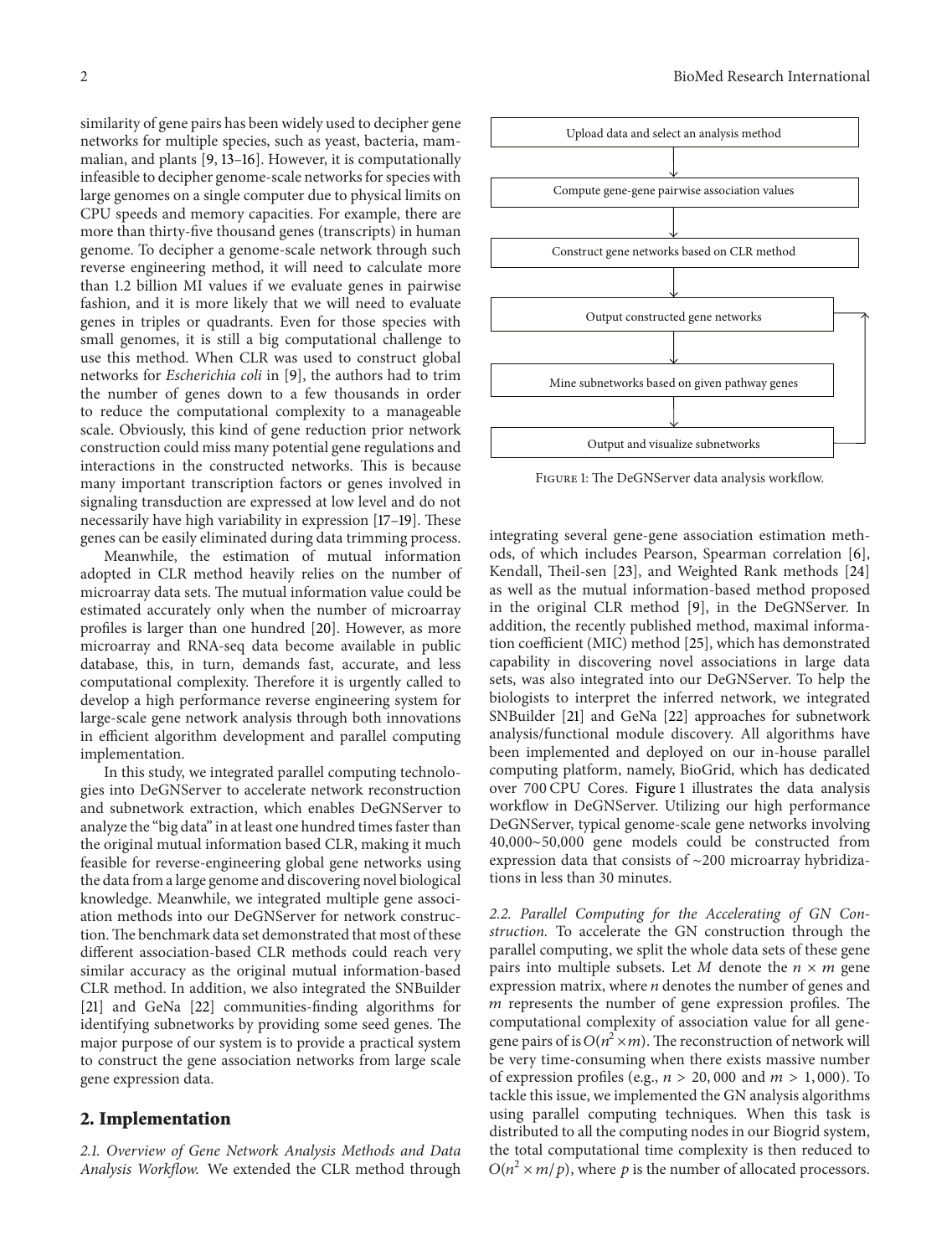When a gene regulatory network is inferred from  $n$  genes, the algorithm will need to compute  $n \times (n-1)/2$  pairwise associated values. A two-dimensional  $n \times n$  matrix D is used to denote these gene pairs. For gene pair  $(i, j)$ , the association value of this gene pair will be calculated when the following requirements are satisfied.

(1) When *n* is even  
\nif 
$$
i \le \left\lceil \frac{n}{2} \right\rceil
$$
, then  $j \in \left[ i + 1, \min\left( n - 1, i - 1 + \left\lceil \frac{n}{2} \right\rceil \right) \right]$ ,  
\nif  $i > \left\lceil \frac{n}{2} \right\rceil$ , then  $j \in [i + 1, n - 1] \cup \left[ 0, i + 1 - \left\lceil \frac{n}{2} \right\rceil \right]$ . (1)

(2) When  $n$  is odd

$$
\text{if } i \le \left\lceil \frac{n}{2} \right\rceil, \text{ then } j \in \left[ i+1, \min\left( n-1, i+ \left\lceil \frac{n}{2} \right\rceil \right) \right],
$$
\n
$$
\text{if } i > \left\lceil \frac{n}{2} \right\rceil, \text{ then } j \in \left[ i+1, n-1 \right] \cup \left[ 0, i-1- \left\lceil \frac{n}{2} \right\rceil \right].
$$
\n
$$
(2)
$$

For every processor in our Biogrid system, we assign  $n/p$ rows of matrix to this processor for the calculation of their corresponding association values.

*2.3. Input Detail.* DeGNServer accepts normalized expression data either in a tab-delimited text file or tab-delimited text. The server DeGNServer provides two options to construct different networks, that is, the coexpression networks and the CLR method-based association networks. Users may adjust the parameter settings, including gene-gene association estimation method and cut-off threshold, to control the size of constructed networks. After the networks are reconstructed, user may submit a list of genes-of-interest and select different subnetwork identification methods to further mine and visualize the same subnetwork generated from different extraction methods.

*2.4. Output Detail.* DeGNServer lists links to the constructed networks/subnetworks in Cytoscape [\[26\]](#page-8-14) compatible text files, which can be easily imported into the popular Cytoscape software for downstream analysis. In addition, the DeGNServer output page provides interfaces for query and network visualization through Cytoscape web plug-in [\[24](#page-8-12)] for each identified subnetwork.

*2.5. Technical Detail.* The DeGNServer is currently deployed on Linux using resin Java server 4.0. It has been tested using the popular web browsers, such as Internet Explorer, Firefox, and Google Chrome. The web interfaces are implemented in JAVA and JSP scripts. All backend integrated analysis algorithms are implemented with parallel programming techniques in efficient C++ computing language and are deployed on an in-house developed Linux cluster, namely, BioGrid, which currently consists of about 700 CPU Cores, to achieve high performance computing capacity. Upon job submission through DeGNServer web server, the master node of BioGrid

system firstly divides the gene expression matrix into multiple submatrixes and transfers these submatrixes to slave computing nodes in the Linux Cluster. Next, the master node remotely calls to execute the analysis pipelines and monitors analysis progresses in these computing nodes. Finally the master node collects the association values of all gene-gene pairs for gene network construction and subnetwork analysis. For those species with large genomes, the distributions of gene-gene pairs are close to the normal distribution, so we applied the normal distribution to calculate the *z*-score of gene-gene pairs. Based on the preset *z*-score threshold, those gene-gene pairs whose *z*-scores are less than the threshold would be discarded. [Figure 2](#page-3-0) illustrates the parallel implementation of the CLR Method.

## **3. Results**

*3.1. Performance Evaluation with Synthetic Data.* To comprehensively evaluate performance of integrated network construction methods, we generated two groups of synthetic compendium gene expression data sets, each group with a series of data sets of various sizes, using the SynTReN software [\[27\]](#page-8-15) and the regulatory network models based upon *Escherichia coli* experimental data as original seeds. The sampled sizes of Group A data sets are 30, 40, 50, 60, 70, 80, and 90, while the sizes for Group B are 100, 200, 300, 400, 500, 600, 700, 800, 900, and 1000 samples. We analyzed each of these compendium data sets with various sample sizes and then generated respective subnetworks containing 50 genes. The prediction accuracy against the corresponding reference network in SynTReN software uses the area under the receiver operating characteristic curve (ROC) curve, namely, the AUC scores [\[28](#page-8-16)], to represent the accuracy of each method. The AUC scores resulting from all compendium data sets within each group were averaged, and results of averaged AUC scores for all method in each group are shown in [Figure 3.](#page-4-0)

The ROC curve indicates the change of sensitivity (true positive rate) versus specificity (true negative rate) under different thresholds, and AUC score can represent the accuracy of each method better because it is independent of different thresholds.

The following formula is used to calculate the sensitivity and the specificity:

Sensitivity = 
$$
\frac{TP}{TP + FN}
$$
,  
Specificity =  $\frac{FP}{FP + TN}$ . (3)

All methods were applied to construct GNs with each sampled data set in either Group A or B with the positive regulatory relationships being counted. We then calculated their respective AUC scores. For each group (smaller and large number of expression data sets), we compared their average AUC scores for different methods. [Figure 3](#page-4-0) shows that the prediction accuracies of Spearman-based CLR method have higher average AUC scores than other methods, suggesting that Spearman-based CLR method may produce better results in term of network construction.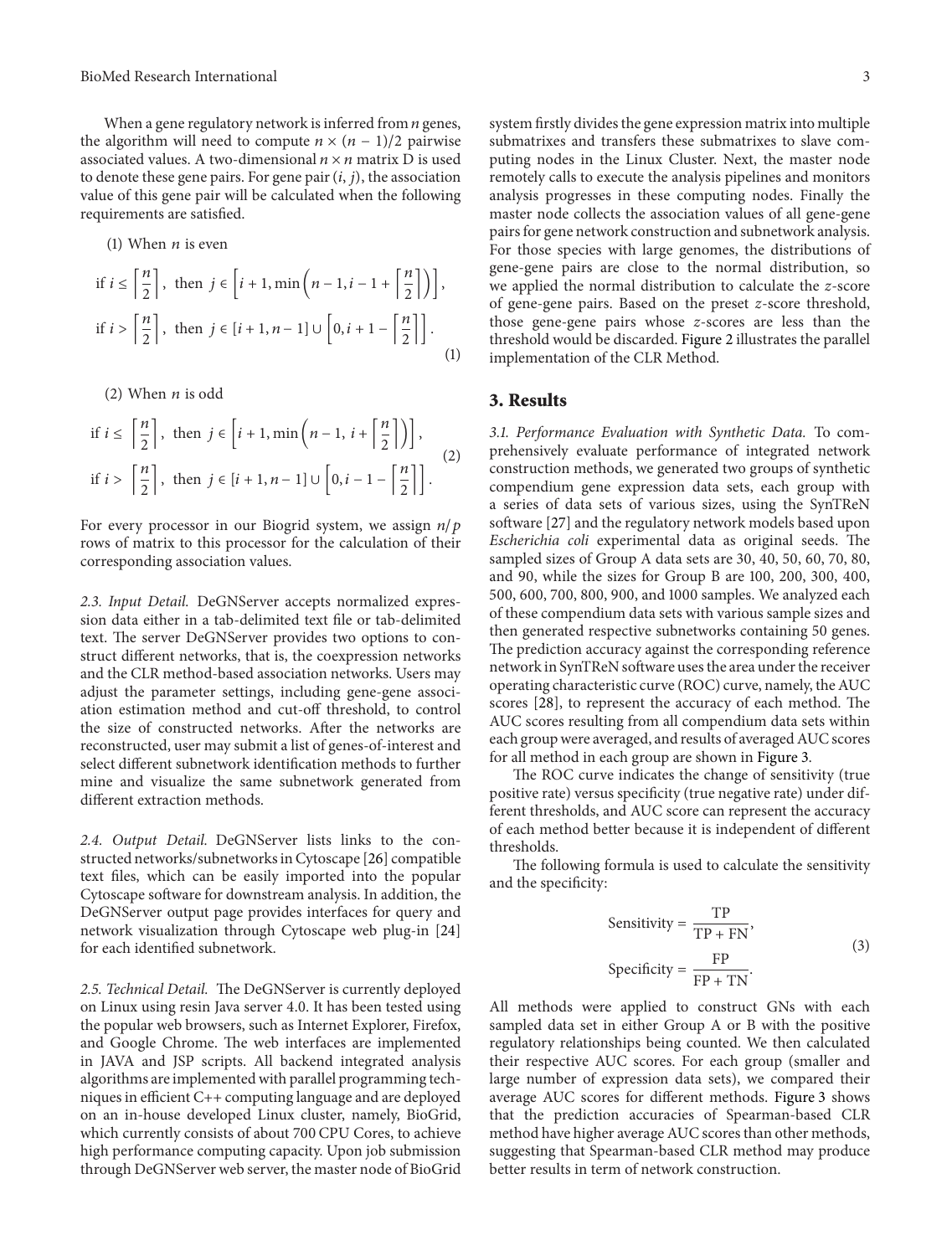

<span id="page-3-0"></span>Figure 2: Parallel implementation of the CLR method.

# *3.2. Case Study 1: Deciphering Genome-Scale Pluripotency Networks in Human Embryonic Stem Cells*

*3.2.1. Human Stem Cell Microarray Data Set.* To validate the performance of DeGNServer, we analyzed genome-scale networks from 189 human stem cell microarray profiles. These data sets were generated in 17 individual experiments in which human embryonic stem cells were treated with various reagents for inducing differentiation. Therefore, this compendium data set is enriched with regulatory events and interaction of pluripotency maintenance and transition from pluripotent stem cells to differentiated cell linages, and thus it can serve as an ideal testing data for the performance of DeGNServer in discovering functionally associated gene subnetworks governing these processes. Of these 189 microarray data sets, there are 104 high-density human gene expression arrays from HG17 assembly. This platform of microarray contains 388,634 probes from 36,494 human locus identifiers. These 104 chips were compiled from 15 experiments in which stem cells were treated with different reagents that disrupted pluripotency. The reagents and the conditions included 12-O-tetradecanoylphorbol-13 acetate (TPA) treatment in conditioned medium, TPA treatment in TeSR medium, BMP4 treatment with FGF, BMP4 treatment without FGF, and coculture with mouse OP9 cells. The remained 85 high-density human gene expression arrays have 381,002 probes from 47,633 human locus identifiers from the HG18. These 85 microarray data sets were compiled from a set of experiments where a variety of different growth factors were applied to human embryonic stem cells at varying conditions for 3 days. Both HG17 and

HG18 microarray platforms were manufactured by NimbleGen Systems [\(http://www.nimblegen.com/\)](http://www.nimblegen.com/). All probes are 60 mers and all chips were hybridized to Cy5 labeled mRNAs extracted from human embryonic stem cells (hESCs) from undifferentiated to differentiated stages. Raw data were extracted using NimbleScan software v2.1. The two data sets were joined by gene mapping via selection of shared common probes between the same genes on the two platforms. More than 99.5% of mapped genes share at least 6 common probes, and the signal intensities from these common probes were normalized with the Robust Multiple-chip Analysis (RMA) algorithm [\[29](#page-8-17)]. Thus, the whole data set obtained contains 36,398 genes.

*3.2.2. Results on Pluripotency Network Analysis in Human Embryonic Stem Cells.* The gene networks including 21,167 genes and 200,000 links were reconstructed in less than 20 minutes with a *z*-score threshold of 4.3 and spearman-based association method. The built network could be retrieved at [http://plantgrn.noble.org/DeGNServer/Result.jsp?time4=&](http://plantgrn.noble.org/DeGNServer/Result.jsp?time4=&sessionid{%}20human&method=1_1&cutoff=4.3) [sessionid human&method=1](http://plantgrn.noble.org/DeGNServer/Result.jsp?time4=&sessionid{%}20human&method=1_1&cutoff=4.3) 1&cutoff=4.3. We also tested with original mutual information-based CLR, and it took 53.3 hours to complete whole genome-scale network construction.

Generally, global networks with huge numbers of regulations and interactions are a "hairball", from which we can hardly identify any patterns. To facilitate the identification of subnetworks or modules that regulate a specific biological process or developmental program, we integrated both SNBuilder [\[21](#page-8-9)] and GeNa [\[22\]](#page-8-10) methods to extract smaller subnetworks/functional modules by providing a few seed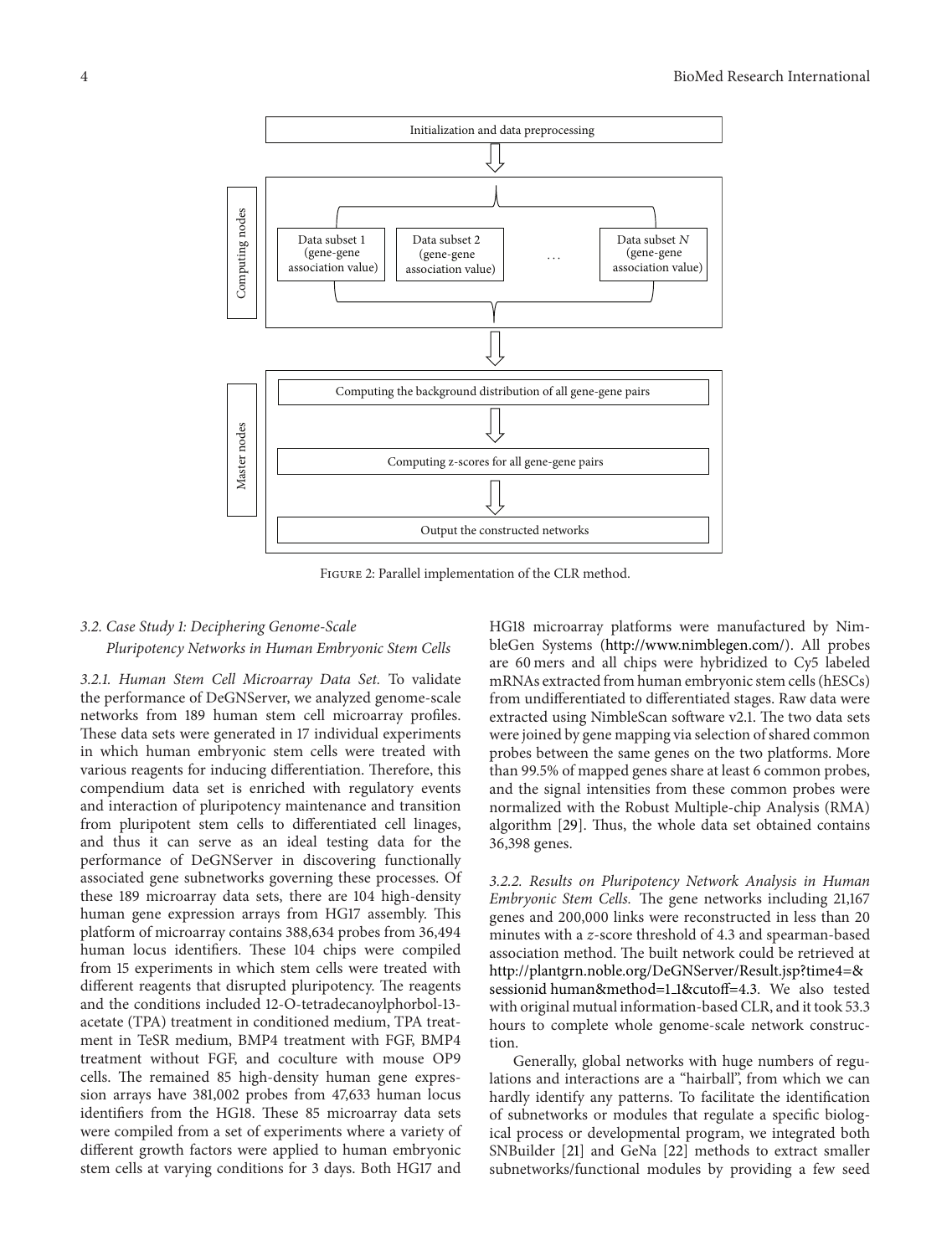

<span id="page-4-0"></span>Figure 3: Average AUC scores from different association-based CLR methods for networks with larger and smaller numbers of expression profiles; Group A: networks constructed with smaller number of gene expression samples (30∼90 samples), Group B: networks constructed with larger number of expression samples (100∼1000). AUC scores were obtained through varying different threhold settings. A perfect model will have AUC score of 1, while random guessing will score an AUC around 0.5.

genes. We used NANOG, POU5F1, SOX2, and PHC1 as seed genes to bait the subnetwork shown in [Figure 4.](#page-5-0)

[Figure 4](#page-5-0) shows the subnetwork that is implicated to control the pluripotency renewal of human embryonic stem cells. The literature evidence supporting the involvement of those transcription factors on inner ring in regulating pluripotency in human stem cells is already shown in our earlier publication and these TFs could be identified by our TF-Cluster that is capable of constructing gene association network with all TFs as an input [\[6\]](#page-7-5). However, it cannot be used to build the genome-wide GN mainly due to computational complexity. In this study, our DeGNServer identified 14 of 16 TF genes that were identified previously by TF-Cluster tool from the same data for governing pluripotency renewal. These 14 TFs include three master transcription factors, NANOG, POU5F1 (or OCT4), and SOX2, which are necessary for pluripotency maintenance, and they alone can convert skin cells to induced pluripotent cells [\[30](#page-8-18)]. Although two TFs were missed by our method, we identified six more other genes that are to be involved in pluripotency maintenance in human stem cells. In this study, we only examined the existing literature of six genes that are located on the outer rings [\(Figure 4\)](#page-5-0). The developmental pluripotency-associated 2 (DPPA2) gene plays important roles in the maintenance of pluripotency and proliferation of human embryonic stem cells by regulating chromatin structures [\[31\]](#page-8-19). Although there is no direct evidence from human stem cells, study on mouse stem cells shows that DPPA2 knockdown induces the differentiation, while it represses proliferation of mouse embryonic stem cells [\[31](#page-8-19)]. PRDM14 is an important determinant of the human embryonic stem cell (ESC) identity, and it works in concert with the core ESC regulators to activate pluripotencyassociated genes [\[32\]](#page-8-20). PRDM14 binds to silenced genes and serves as a direct repressor of differentiation genes in human stem cells though the exact mechanism of this repressive activity remains unknown. ZMYND8 encodes a zinc finger protein with a complex role in maintaining pluripotency. Although only expressed at low levels, either up- or downregulation of ZMYND8 can induce differentiation in ES cells [\[33\]](#page-8-21). JARID2 is a component of chromatin modification complex PRC2 in embryonic stem cells and is required for multilineage differentiation. It plays a role in recruiting PRC1 and RNA Polymerase II to developmental regulators. We found that JARID2 and CD99 in our subnetwork and previous study have shown JARID2 functions together with CD99 in controlling autism spectrum disorder [\[34](#page-8-22)]. The exact function of DEPDC2 is currently unknown, but it is known that the promoter of DEPDC2 is bound by the three master transcription factors, NANOG, SOX 2, and POU5F1 as mentioned above [\[35\]](#page-8-23). DEPDC2 is a molecular marker for human stem cell [\[36](#page-8-24)] though its exact function remains unknown. Similarly, the exact function of CHST4 is currently unknown, but it is know that CHST4 is one of the 16 methylation markers of embryonic stem cells, and these 16 methylation markers also include PRDM14 as mentioned above [\[37](#page-8-25)].

To further examine the sensitivity, specificity, and prediction accuracy of the case study described above, we made some assumptions. (1) We assumed that the genes that are evidenced to be involved in pluripotency maintenance in the existing literature are all positive genes; we then counted the true positive (TP) and false positive (FP) genes within each subnetwork. The true negative (TN) and false negative (FN) genes were calculated from the rest of network that was adjusted to the same size of each subnetwork. For comparison, we rescaled all numbers to one hundred before we calculated sensitivity, specificity, and prediction accuracy. The results were shown in [Table 1.](#page-5-1) The results demonstrate the high accuracy of the DeGNServer.

# *3.3. Case Study 2: Deciphering Genome-Scale Pluripotency Networks in Murine Heart Tissues*

*3.3.1. Mouse Heart Microarray Data Set.* We also analyzed a compendium microarray data set from heart tissues of *Mus musculus* to evaluate the efficiency of the DeGNServer. This compendium data set includes 172 Affymetrix microarray chips of platform GPL1261, which contains 45,101 probes. The data was downloaded from NCBI Gene Expression Omnibus (GEO) [\(http://www.ncbi.nlm.nih.gov/geo/\)](http://www.ncbi.nlm.nih.gov/geo/). These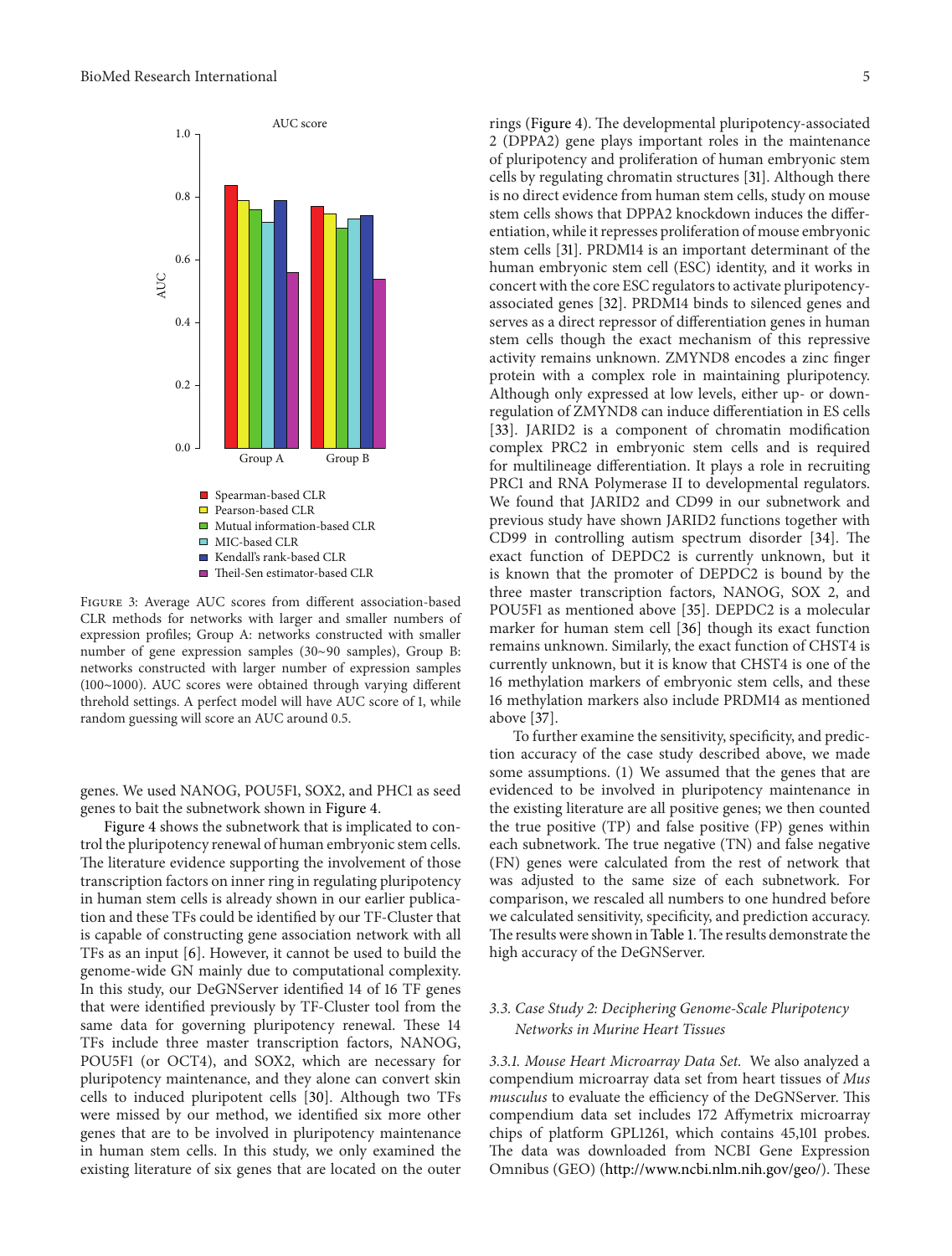

<span id="page-5-0"></span>FIGURE 4: The identified subnetwork contains the essential transcription factors and other genes required for pluripotency maintenance. The twelve genes on the inner ring are transcription factors known to play essential or important role in pluripotency renewal of human embryonic stem cells. These include three master transcription factors, NANOG, POU5F1, and SOX2, which are absolutely required for pluripotency maintenance.The genes located on the outer ring were identified by DeGNServer for being closely coordinated with those transcription factors in the inner ring. The genes on outer ring, but highlighted in yellow, are those that are implicated by the existing literature to participate in the pluripotency renewal. This subnetwork was generated by using SNBuilder method [\[21](#page-8-9)] with NANOG, POU5F1, SOX2, and PHC1 as query seeds.

<span id="page-5-1"></span>

| Case studies    |      | FP    | ΤN    | FN       | sensitivity | Specificity | Prediction accuracy |
|-----------------|------|-------|-------|----------|-------------|-------------|---------------------|
| Human stem cell | 2.42 | 97.58 | 99.95 | $0.05\,$ | 98%         | 50.6%       | 51.2%               |
| Mouse heart     | 39.6 | 60.4  | 97.5  | 2.50     | 94.1%       | 61.7 %      | 68.6%               |

Prediction accuracy =  $((TP + TN)/(TP + FP + TN + FN)) \times 100\%$ .

172 microarray data were from nine independent experiments that have the following GEO accession IDs: GSE11291, 15078, 19875, 29145, 30495, 3440, 38754, 5500, and 7781. The compendium data were generated through pooling the raw data of 172 microarray data and then normalized with RMA algorithm [\[29\]](#page-8-17). For quality control, we used two methods that were previously described [\[38\]](#page-8-26).

*3.3.2. Overall Performance.* The gene networks including 41,742 genes and 3,869,157 links were deciphered in less than 30 minutes with a *z*-score threshold of 3.8 and spearmanbased association method. The built network could be retrieved at [http://plantgrn.noble.org/DeGNServer/Result](http://plantgrn.noble.org/DeGNServer/Result.jsp?sessionid=1367625665687&method=1_1&cutoff=3.8{%}23) [.jsp?sessionid=1367625665687&method=1](http://plantgrn.noble.org/DeGNServer/Result.jsp?sessionid=1367625665687&method=1_1&cutoff=3.8{%}23) 1&cutoff=3.8#. We also tested with original mutual information-based CLR, which took 81.6 hours to complete whole genome-scale network construction.

*3.3.3. Subnetworks Controlling Murine Heart Development.* The pathway that controls murine heart development can be obtained from NCBI's BioSystems database with an accession number of 672437 [\[39](#page-8-27)]. From the pathway diagram, we can find the three central genes, Nkx2-5, Tbx1, and Mef2c, which play very important roles in heart development, as showed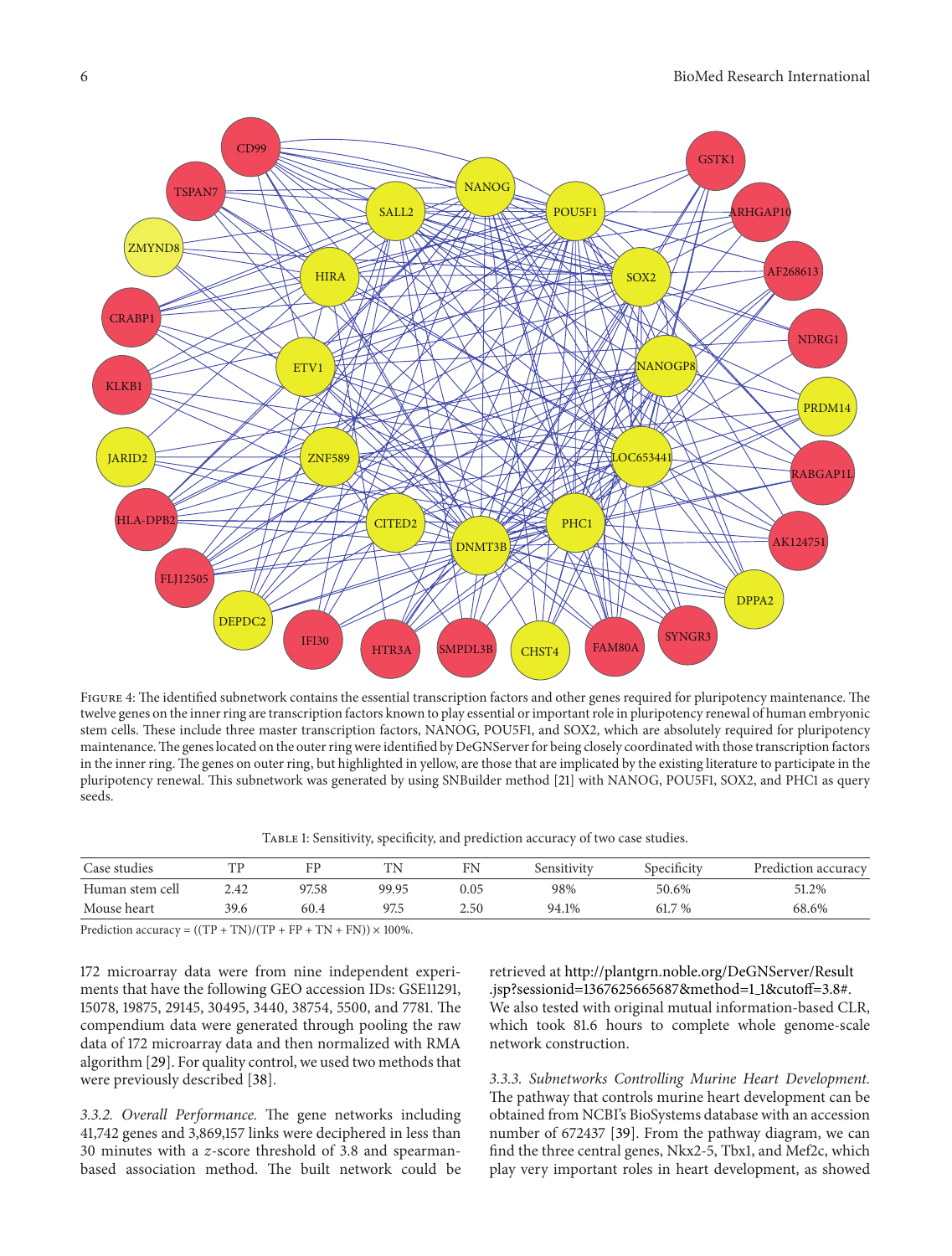up in the subnetwork, we obtained [\(Figure 5\)](#page-7-8). Nkx2-5 is known to be involved in cardiac muscle cell differentiation [\[40\]](#page-8-28), proliferation [\[41](#page-8-29)], contraction [\[42\]](#page-8-30), and muscle tissue development [\[43\]](#page-9-0). Lack of Nkx2-5 can lead to the myogenic and morphogenetic defects in the heart tubes [\[43\]](#page-9-0). Mef2c and Nkx2.5 are known to control common downstream targets and exhibit striking phenotypic similarities when disrupted [\[43](#page-9-0)]. Tbx1 affects asymmetric cardiac morphogenesis by regulating Pitx2 in the secondary heart field [\[44\]](#page-9-1); it also controls regional coronary artery morphogenesis [\[45\]](#page-9-2), aorta morphogenesis [\[46\]](#page-9-3), and blood vessel development [\[47\]](#page-9-4). Prox1 is known to function as a direct upstream modifier of Nkx2.5 and is responsible for maintaining muscle structure and growth [\[48](#page-9-5), [49](#page-9-6)]. CAMTAs promote cardiomyocyte hypertrophy and activate the ANF gene, at least in part, by associating with the cardiac homeodomain protein Nkx2- 5 [\[50](#page-9-7)]. The transcriptional activity of CAMTAs is governed by association with class II histone deacetylases (HDACs), which negatively regulate cardiac growth [\[50](#page-9-7)]. Smarca4, as a nuclear notch signaling component required for the establishment of left-right asymmetry [\[51\]](#page-9-8), is also essential for heart development by involving chromatin remodeling complexes [\[51\]](#page-9-8). Kdm6 interacts with Smarca4 to control Tbox family member-dependent gene expression [\[52\]](#page-9-9). Wnt2 is required for atrial and inflow tract morphogenesis, and it regulates expansion of secondary heart field progenitors [\[53\]](#page-9-10). Myocd controls cardiac muscle cell proliferation, growth, and differentiation [\[54\]](#page-9-11). Eno3 is highly expressed in skeletal muscle and heart [\[55](#page-9-12)]. The specific function of murine Chst2 is currently unknown, but human umbilical vein endothelial cells predominantly express CHST2 [\[56](#page-9-13), [57\]](#page-9-14). The heart requires glycerol as an energy substrate through aquaporin 7, a glycerol facilitator [\[58\]](#page-9-15). Glycerol is taken into cardiomyocytes and is finally converted to pyruvate by Gpd2 enzymes [\[59](#page-9-16)]. *EphA4* mutant mice exhibit defects in the coronal suture and neural crest-mesoderm boundary [\[60\]](#page-9-17).

*3.4. Sensitivity, Specificity, and Prediction Accuracy of the above Two Case Studies.* To further examine the sensitivity, specificity, and prediction accuracy of the three case studies as shown above, we made some assumptions: (1) for human pluripotency renewal, we assumed that the genes that are evidenced to be involved in pluripotency maintenance in the existing literature are all positive genes; (2) for heart development, due to the large number of genes involved in these biological processes, we cannot search the literature evidence for all genes. We classified all genes involved in heart development to be positive based on gene ontologies. We then counted the true positive (TP) and false positive (FP) genes within each subnetwork. The true negative (TN) and false negative (FN) genes were calculated from the rest of network that was adjusted to the same size of each subnetwork. For comparison, we rescaled all numbers to one hundred before we calculated sensitivity, specificity, and prediction accuracy. The results were shown in [Table 1.](#page-5-1)

# **4. Discussions**

We developed the DeGNServer to enable the reconstruction of genome-scale GN using the increasingly accumulated large-scale gene expression data in public domain. Users may use it to generate whole genome scale GNs from large amount of gene expression data in any species. After whole genome GN construction, users can obtain the subnetworks by providing a few genes of interest. All subnetworks generated with different genes of interest and thresholds will be automatically listed online for downloading and studying. When genomewide network construction was performed with 189 human microarray profiles as an input for DeGNServer, we could identify a subnetwork containing majority of genes involved in pluripotency maintenance in human embryonic stem cells [\[6,](#page-7-5) [30](#page-8-18), [35](#page-8-23)]. It is worth mentioning that TF-Cluster pipeline that we developed earlier [\[6](#page-7-5)] is capable of building a coordinated network using the same human compendium data set and identifies only those transcription factors located on the inner ring in [Figure 4,](#page-5-0) but it misses all genes that are located on the outer ring in [Figure 4](#page-5-0) mainly because it can build a local transcription factor coordination network rather than the whole genome-scale network. When genome-wide GNs were constructed using the DeGNServer, we could identify more genes (shown in outer ring in [Figure 4\)](#page-5-0) that regulate human pluripotency renewal together with those major transcription factors as shown in inner ring in [Figure 4.](#page-5-0) To test if DeGNServer can identify true subnetworks in different circumstances, we also applied it to a murine compendium data set we downloaded and pooled from GEO database. The data is from heart tissues of *Mus musculus*. We obtained a subnetwork that contains functionally cohesive genes known to control the heart developmental program in mouse. This evidence clearly indicated that the use of DeGNServer can lead to the deciphering of the more comprehensive networks from which we can discover new genes involved in a specific biological process. We thus think that DeGNServer is useful in identifying genes governing a specific biological process, pathway, or a developmental program.

Although we have tested with synthetic data and found that Spearman-based CLR appears to have better performance than any of other methods including original mutual information based CLR, we still make all methods available in DeGNServer. This is because the efficiency of different methods may be dependent on the properties of biological data, as we showed in a previous study [\[7](#page-7-6)]. For subnetwork extraction, we integrated both SNBuilder and GeNa algorithms; both are found to be proficient in identifying the true subnetworks. However, GeNa usually produces small subnetworks with cohesive function.

## **5. Conclusions**

We have developed a high performance web-based platform, namely, DeGNServer, for genome-scale GN construction and subnetwork extraction. DeGNServer is capable of analyzing gene expression data with very high dimensionality of gene space and very large number of gene expression profiles. As tested, it can analyze hundreds of microarray profiles of human (36,000 genes) for reconstruction of gene association networks within 30 minutes, mainly through the improvement of gene association estimation algorithms and parallel computing in combination. The DeGNServer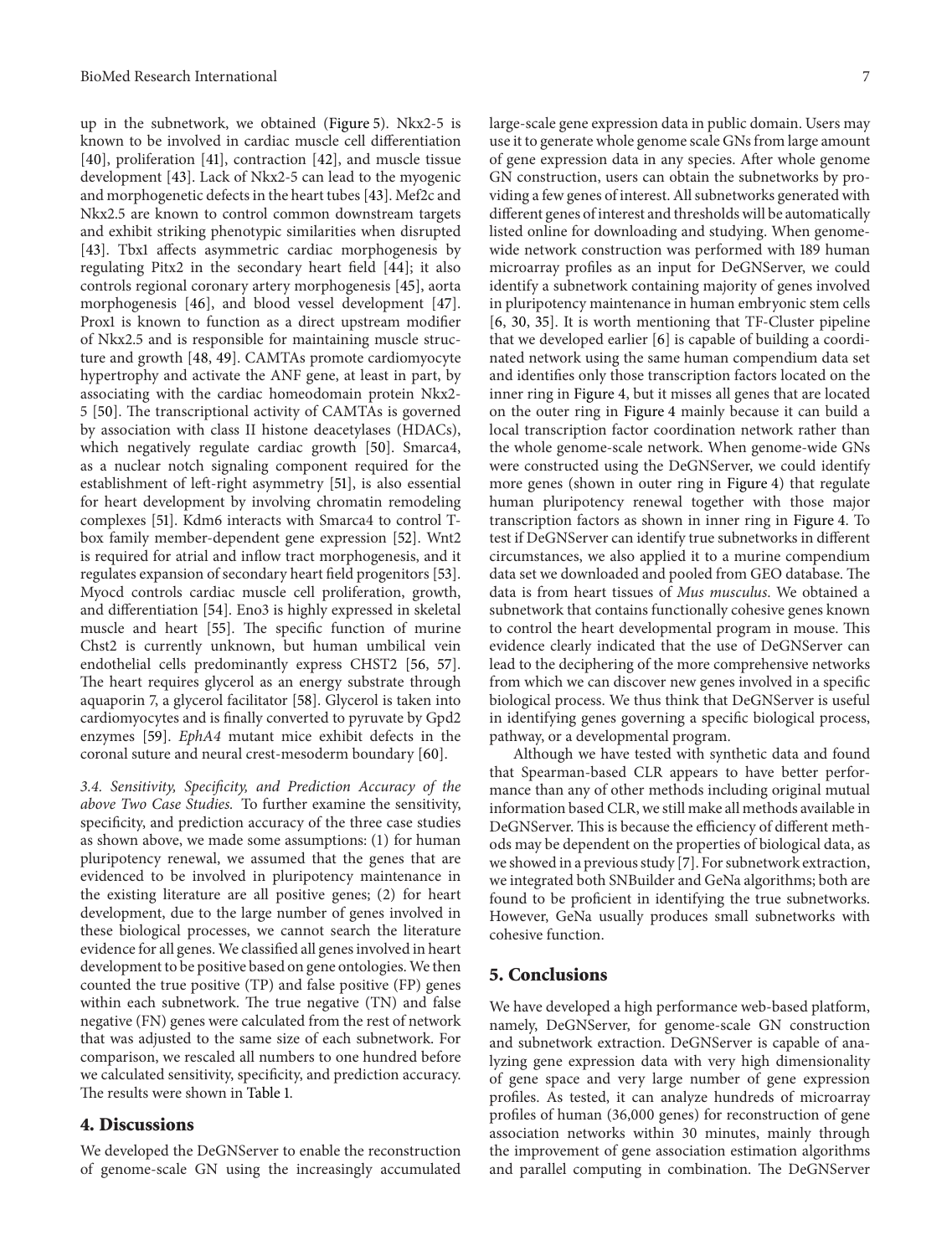

Figure 5: The subnetwork that is responsible for heart growth and development in mouse. The whole genome-scale network was constructed from 175 chips of GPL1261 platform using DeGNServer and then extracted using community-finding algorithm called GeNa [\[22](#page-8-10)] with Nkx2- 5, Prox1, and Mef2c as query seeds. Genes highlighted in red are implicated by the existing literature to participate in heart growth and development.

<span id="page-7-8"></span>is as accurate and sensitive as the original CLR method and runs hundreds to thousands times faster. Furthermore, through the integration of network decomposition methods, the DeGNServer is capable of identifying novel functional cohesive subnetworks or modules.

### **Acknowledgments**

The authors thank Dr. Xinbin Dai for his assistance in DeGNServer deployment. This work was supported by the National Science Foundation (Grant DBI : 0960897 to Patrick Xuechun Zhao) and the Samuel Roberts Noble Foundation.

# <span id="page-7-0"></span>**References**

- <span id="page-7-1"></span>[1] H. Parkinson, U. Sarkans, M. Shojatalab et al., "ArrayExpress a public repository for microarray gene expression data at the EBI," *Nucleic Acids Research*, vol. 33, pp. D553–D555, 2005.
- <span id="page-7-2"></span>[2] T. Barrett, D. B. Troup, S. E. Wilhite et al., "NCBI GEO: mining tens of millions of expression profiles—database and tools update," *Nucleic Acids Research*, vol. 35, no. 1, pp. D760–D765, 2007.
- <span id="page-7-3"></span>[3] H. Wei, S. Persson, T. Mehta et al., "Transcriptional coordination of the metabolic network in arabidopsis," *Plant Physiology*, vol. 142, no. 2, pp. 762–774, 2006.
- [4] X. L. Zhu, Z. H. Ai, J. Wang, Y. L. Xu, and Y. C. Teng, "Weighted gene co-expression network analysis in identification of endometrial cancer prognosis markers," *Asian Pacific Journal Cancer Prevention*, vol. 13, no. 9, pp. 4607–4611, 2012.
- <span id="page-7-4"></span>[5] A. P. Presson, E. M. Sobel, J. C. Papp et al., "Integrated weighted gene co-expression network analysis with an application to chronic fatigue syndrome," *BMC Systems Biology*, vol. 2, article 95, 2008.
- <span id="page-7-5"></span>[6] J. Nie, R. Stewart, F. Ruan et al., "TF-cluster: a pipeline for identifying functionally coordinated transcription factors via network decomposition of the Shared Coexpression Connectivity Matrix (SCCM)," *BMC Systems Biology*, vol. 5, article 53, 2011.
- <span id="page-7-6"></span>[7] S. Kumari, R. Stewart, J. Nie et al., "Evaluation of gene association methods for coexpression network construction and biological knowledge discovery," *PLoS ONE*, vol. 7, no. 11, Article ID e50411, 2012.
- <span id="page-7-7"></span>[8] A. A. Margolin, I. Nemenman, K. Basso et al., "ARACNE: an algorithm for the reconstruction of gene regulatory networks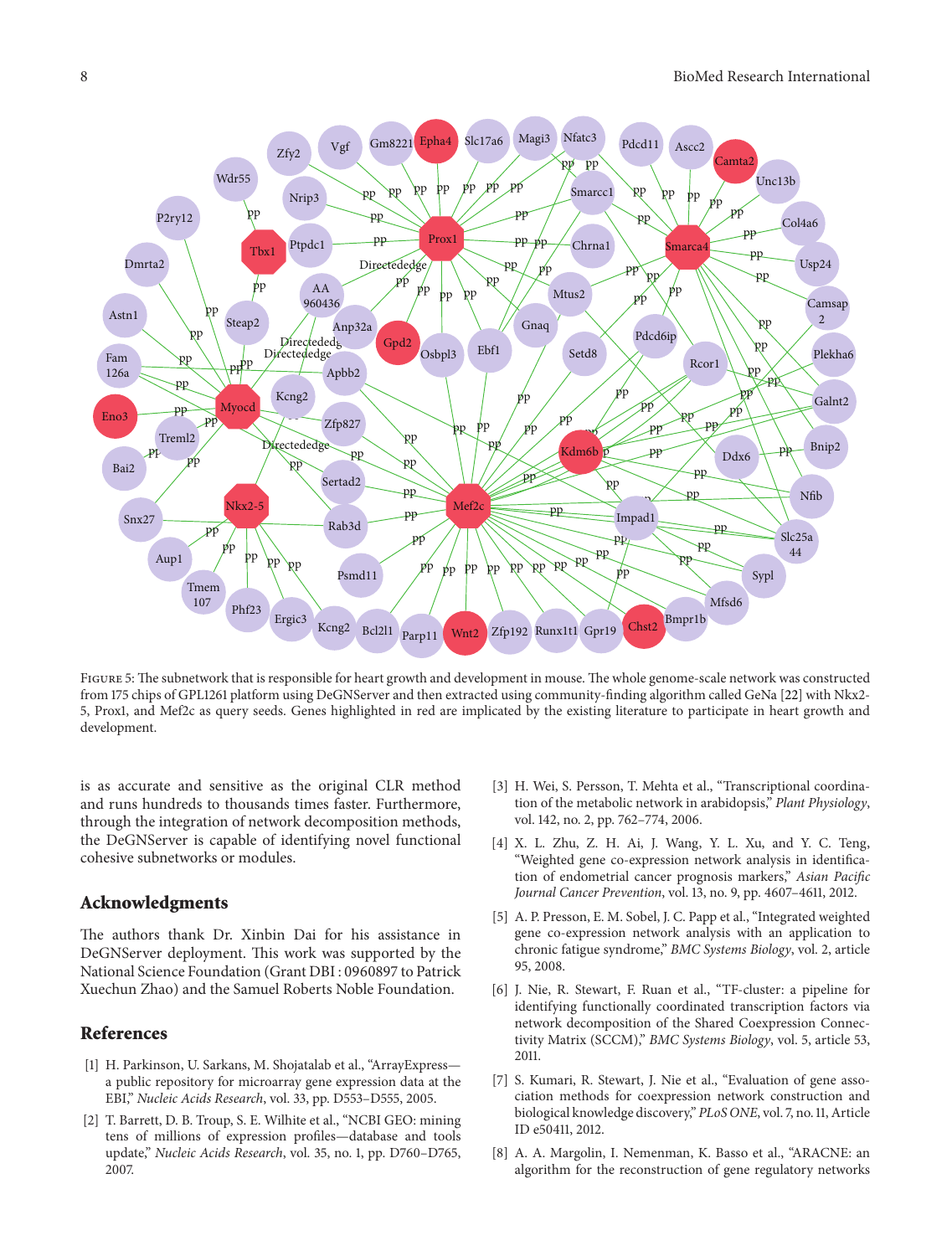in a mammalian cellular context," *BMC Bioinformatics*, vol. 7, supplement 1, article S7, 2006.

- <span id="page-8-3"></span>[9] J. J. Faith, B. Hayete, J. T.Thaden et al., "Large-scale mapping and validation of escherichia coli transcriptional regulation from a compendium of expression profiles," *PLoS Biology*, vol. 5, no. 1, article e8, 2007.
- <span id="page-8-0"></span>[10] J. Li, H. Wei, T. Liu, and P. X. Zhao, "GPLEXUS: enabling genome-scale gene association network reconstruction and analysis for very large-scale expression data," *Nucleic Acids Research*, 2013.
- <span id="page-8-1"></span>[11] K.-C. Li, "Genome-wide coexpression dynamics: theory and application," *Proceedings of the National Academy of Sciences of the United States of America*, vol. 99, no. 26, pp. 16875–16880, 2002.
- <span id="page-8-2"></span>[12] S. Horvath and J. Dong, "Geometric interpretation of gene coexpression network analysis," *PLoS Computational Biology*, vol. 4, no. 8, Article ID e1000117, 2008.
- <span id="page-8-4"></span>[13] A. Madar, A. Greenfield, E. Vanden-Eijnden, and R. Bonneau, "DREAM3: network inference using dynamic context likelihood of relatedness and the inferelator," *PloS ONE*, vol. 5, no. 3, Article ID e9803, 2010.
- [14] A. Nazri and P. Lio, "Investigating meta-approaches for reconstructing gene networks in a mammalian cellular context," *PLoS ONE*, vol. 7, no. 1, Article ID e28713, 2012.
- [15] J. Xiong, D. Yuan, J. S. Fillingham et al., "Gene network landscape of the ciliate tetrahymena thermophila," *PLoS ONE*, vol. 6, no. 5, Article ID e20124, 2011.
- <span id="page-8-5"></span>[16] T. Michoel, R. de Smet, A. Joshi, Y. van de Peer, and K. Marchal, "Comparative analysis of module-based versus direct methods for reverse-engineering transcriptional regulatory networks," *BMC Systems Biology*, vol. 3, article 49, 2009.
- <span id="page-8-6"></span>[17] D. Wang, C. Zhang, D. J. Hearn et al., "Identification of transcription-factor genes expressed in the arabidopsis female gametophyte," *BMC Plant Biology*, vol. 10, article 110, 2010.
- [18] R. Osorno and I. Chambers, "Transcription factor heterogeneity and epiblast pluripotency," *Philosophical Transactions of the Royal Society B*, vol. 366, article 1575, pp. 2230–2237, 2011.
- <span id="page-8-7"></span>[19] D. Linnekin, L. S. Park, and W. L. Farrar, "Dissociation of human cytokine receptor expression and signal transduction," *Blood*, vol. 80, no. 8, pp. 1896–1904, 1992.
- <span id="page-8-8"></span>[20] S. Edwards, "Elements of information theory, 2nd edition," *Information Processing & Management*, vol. 44, no. 1, pp. 400– 401, 2008.
- <span id="page-8-9"></span>[21] X. Hu and F.-X. Wu, "Mining and state-space modeling and verification of sub-networks from large-scale biomolecular networks," *BMC Bioinformatics*, vol. 8, article 324, 2007.
- <span id="page-8-10"></span>[22] M. Aluru, J. Zola, D. Nettleton, S. Aluru et al., "Reverse engineering and analysis of large genome-scale gene networks," *Nucleic Acids Research*, vol. 41, no. 1, article e24, 2013.
- <span id="page-8-11"></span>[23] R. R. Wilcox, "A note on the Theil-Sen regression estimator when the regresser is random and the error term is heteroscedastic," *Biometrical Journal*, vol. 40, no. 3, pp. 261–268, 1998.
- <span id="page-8-12"></span>[24] I. G. Lyakhov, A. Krishnamachari, and T. D. Schneider, "Discovery of novel tumor suppressor p53 response elements using information theory," *Nucleic Acids Research*, vol. 36, no. 11, pp. 3828–3833, 2008.
- <span id="page-8-13"></span>[25] D. N. Reshef, Y. A. Reshef, H. K. Finucane et al., "Detecting novel associations in large data sets," *Science*, vol. 334, no. 6062, pp. 1518–1524, 2011.
- <span id="page-8-14"></span>[26] M. Kohl, S. Wiese, and B. Warscheid, "Cytoscape: software for visualization and analysis of biological networks," *Methods in Molecular Biology*, vol. 696, pp. 291–303, 2011.
- <span id="page-8-15"></span>[27] T. van den Bulcke, K. van Leemput, B. Naudts et al., "SynTReN: a generator of synthetic gene expression data for design and analysis of structure learning algorithms," *BMC Bioinformatics*, vol. 7, article 43, 2006.
- <span id="page-8-16"></span>[28] P. Baldi, S. Brunak, Y. Chauvin, C. A. F. Andersen, and H. Nielsen, "Assessing the accuracy of prediction algorithms for classification: an overview," *Bioinformatics*, vol. 16, no. 5, pp. 412–424, 2000.
- <span id="page-8-17"></span>[29] R. A. Irizarry, B. Hobbs, F. Collin et al., "Exploration, normalization, and summaries of high density oligonucleotide array probe level data," *Biostatistics*, vol. 4, no. 2, pp. 249–264, 2003.
- <span id="page-8-18"></span>[30] J. Yu, M. A. Vodyanik, K. Smuga-Otto et al., "Induced pluripotent stem cell lines derived from human somatic cells," *Science*, vol. 318, no. 5858, pp. 1917–1920, 2007.
- <span id="page-8-19"></span>[31] T. Watabe, "Roles of Dppa2 in the regulation of the present status and future of pluripotent stem cells," *Journal of Biochemistry*, vol. 152, no. 1, pp. 1–3, 2012.
- <span id="page-8-20"></span>[32] Y. S. Chan, J. Göke, X. Lu et al., "A PRC2-dependent repressive role of PRDM14 in human embryonic stem cells and induced pluripotent stem cell reprogramming," *Stem Cells*, vol. 31, no. 4, pp. 682–692, 2012.
- <span id="page-8-21"></span>[33] I. Barbaric and N. J. Harrison, "Rediscovering pluripotency: from teratocarcinomas to embryonic stem cells. Cardiff, 10– 12 October 2011," *The International Journal of Developmental Biology*, vol. 56, no. 4, pp. 197–206, 2012.
- <span id="page-8-22"></span>[34] P. S. Ramos, S. Sajuthi, C. D. Langefeld et al., "Immune function genes CD99L2, JARID2 and TPO show association with autism spectrum disorder," *Molecular Autism*, vol. 3, no. 1, article 4, 2012.
- <span id="page-8-23"></span>[35] L. A. Boyer, I. L. Tong, M. F. Cole et al., "Core transcriptional regulatory circuitry in human embryonic stem cells," *Cell*, vol. 122, no. 6, pp. 947–956, 2005.
- <span id="page-8-24"></span>[36] R. Calloni, E. A. Cordero, J. A. Henriques, D. Bonatto et al., "Reviewing and updating the major molecular markers for stem cells," *Stem Cells and Development*, vol. 22, no. 9, pp. 1455–1476, 2013.
- <span id="page-8-25"></span>[37] M. Kim, T.-W. Kang, H.-C. Lee et al., "Identification of DNA methylation markers for lineage commitment of in vitro hepatogenesis," *Human Molecular Genetics*, vol. 20, no. 14, pp. 2722– 2733, 2011.
- <span id="page-8-26"></span>[38] S. Persson, H. Wei, J. Milne, G. P. Page, and C. R. Somerville, "Identification of genes required for cellulose synthesis by regression analysis of public microarray data sets," *Proceedings of the National Academy of Sciences of the United States of America*, vol. 102, no. 24, pp. 8633–8638, 2005.
- <span id="page-8-27"></span>[39] D. Srivastava, "Making or breaking the heart: from lineage determination to morphogenesis," *Cell*, vol. 126, no. 6, pp. 1037– 1048, 2006.
- <span id="page-8-28"></span>[40] J. W. Vincentz, R. M. Barnes, B. A. Firulli, and S. J. Conway, "Cooperative interaction of Nkx2.5 and Mef2c transcription factors during heart development," *Developmental Dynamics*, vol. 237, no. 12, pp. 3809–3819, 2008.
- <span id="page-8-29"></span>[41] O. W. J. Prall, M. K. Menon, M. J. Solloway et al., "An Nkx2-5/Bmp2/Smad1 negative feedback loop controls heart progenitor specification and proliferation," *Cell*, vol. 128, no. 5, pp. 947–959, 2007.
- <span id="page-8-30"></span>[42] M. Takeda, L. E. Briggs, H. Wakimoto et al., "Slow progressive conduction and contraction defects in loss of Nkx2-5 mice after